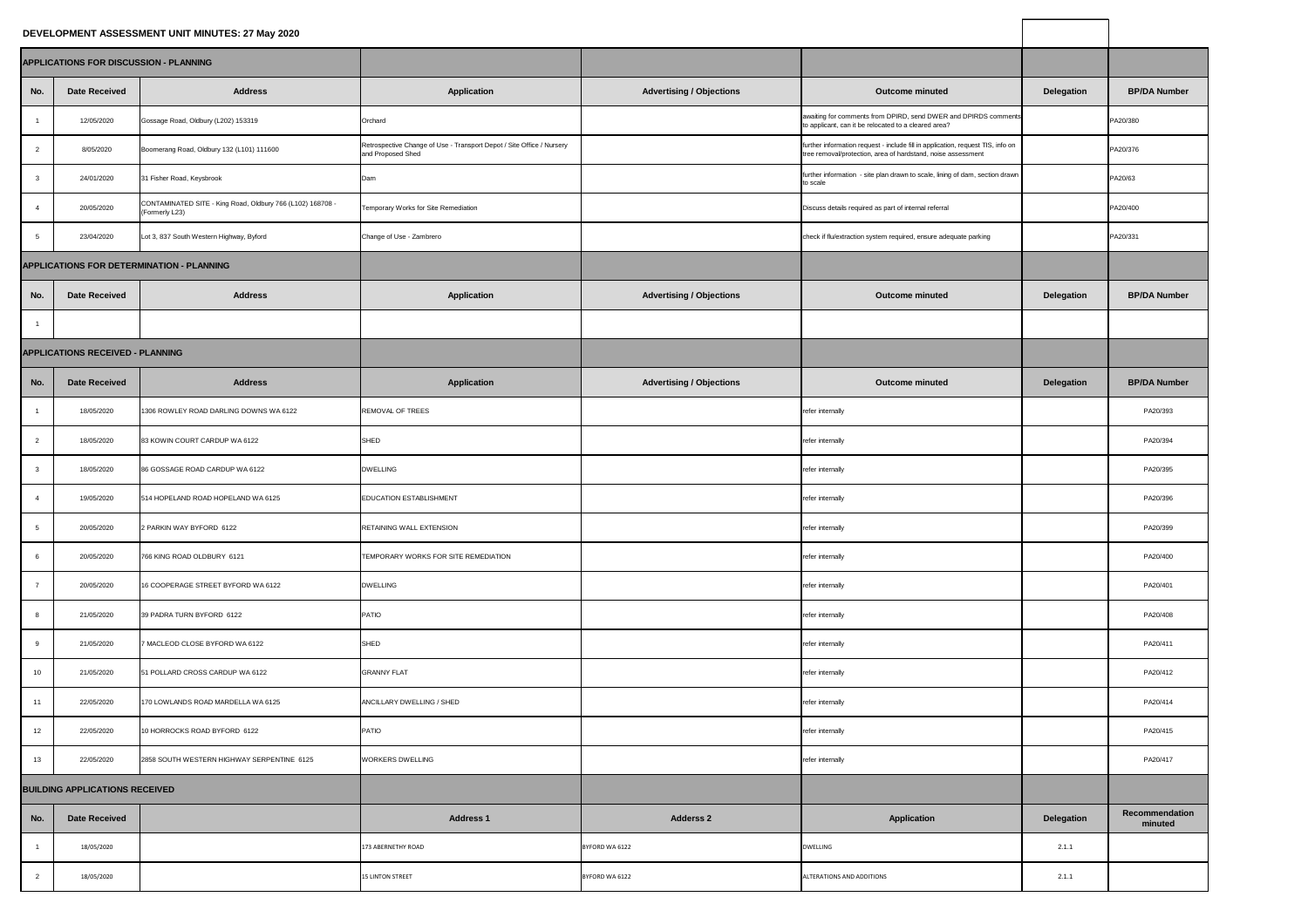|     | 18/05/2020                            |                  | 10 COASTAL STREET                     | BYFORD WA 6122                         | <b>DWELLING</b>                                              | 2.1.1             |                     |
|-----|---------------------------------------|------------------|---------------------------------------|----------------------------------------|--------------------------------------------------------------|-------------------|---------------------|
|     | 18/05/2020                            |                  | 47 MAKYBE BOULEVARD                   | BYFORD 6122                            | SWIMMING POOL / POOL BARRIER                                 | 2.1.1             |                     |
|     | 18/05/2020                            |                  | 6 CORYMBIA BOULEVARD                  | BYFORD WA 6122                         | <b>DWELLING</b>                                              | 2.1.1             |                     |
|     | 19/05/2020                            |                  | 2 BALLAWARRA AVENUE                   | BYFORD WA 6122                         | COMMERCIAL - SHOP / OFFICE / RESTAURANT / COMMUNITY FACILITY | 2.1.1             |                     |
|     | 19/05/2020                            |                  | 51 SAWMILL ROAD                       | WHITBY WA 6123                         | <b>DWELLING</b>                                              | 2.1.1             |                     |
|     | 20/05/2020                            |                  | LOT 32 MUNDIJONG ROAD                 | MARDELLA WA 6125                       | <b>SHED</b>                                                  | 2.1.1             |                     |
|     | 20/05/2020                            |                  | 21 DIAMANTINA BOULEVARD               | BYFORD 6122                            | <b>SHED</b>                                                  | 2.1.1             |                     |
| 10  | 20/05/2020                            |                  | 125 BOURNBROOK AVENUE                 | CARDUP WA 6122                         | <b>WATER TANK</b>                                            | 2.1.1             |                     |
| 11  | 20/05/2020                            |                  | <b>39 PADRA TURN</b>                  | BYFORD 6122                            | PATIO                                                        | 2.1.1             |                     |
| 12  | 20/05/2020                            |                  | 91 BEENYUP ROAD                       | KARRAKUP WA 6122                       | <b>DWELLING</b>                                              | 2.1.1             |                     |
| 13  | 21/05/2020                            |                  | 182 KOKODA BOULEVARD                  | BYFORD WA 6122                         | <b>DWELLING</b>                                              | 2.1.1             |                     |
| 14  | 22/05/2020                            |                  | 1255 KARGOTICH ROAD                   | MUNDIJONG 6123                         | <b>SHED</b>                                                  | 2.1.1             |                     |
| 15  | 22/05/2020                            |                  | 686 WESTCOTT ROAD                     | <b>KEYSBROOK WA 6126</b>               | FULL DWELLING DEMOLITION                                     | 2.1.2             |                     |
| 16  | 22/05/2020                            |                  | 726 WESTCOTT ROAD                     | <b>KEYSBROOK WA 6126</b>               | FULL DEMOLITION OF DWELLING                                  | 2.1.2             |                     |
|     | <b>BUILDING PERMIT DETERMINATIONS</b> |                  |                                       |                                        |                                                              |                   |                     |
|     |                                       |                  |                                       |                                        |                                                              |                   |                     |
| No. | Date Approved                         | <b>Applicant</b> | <b>Address</b>                        | Proposal                               | <b>Recommended minuted</b>                                   | <b>Delegation</b> | <b>BP/DA Number</b> |
|     | 19/05/2020                            |                  | 159 KING ROAD OAKFORD WA 6121         | <b>WATER TANK</b>                      | APPROVED UNDER DELEGATED AUTHORITY                           | 2.1.1             | BA19/906            |
|     | 19/05/2020                            |                  | 17 KINNEAR TRAIL BYFORD WA 6122       | <b>PATIO</b>                           | APPROVED UNDER DELEGATED AUTHORITY                           | 2.1.1             | BA20/119            |
|     | 19/05/2020                            |                  | 94 DUNDATHA DRIVE BYFORD WA 6122      | <b>DWELLING</b>                        | APPROVED UNDER DELEGATED AUTHORITY                           | 2.1.1             | BA20/223            |
|     | 19/05/2020                            |                  | 216 KINGSBURY DRIVE KEYSBROOK 6126    | <b>STAND ALONE OFFICE</b>              | APPROVED UNDER DELEGATED AUTHORITY                           | 2.1.1             | BA20/254            |
|     | 19/05/2020                            |                  | 99 BOURNBROOK AVENUE CARDUP WA 6122   | <b>DWELLING</b>                        | APPROVED UNDER DELEGATED AUTHORITY                           | 2.1.1             | BA20/282            |
|     | 19/05/2020                            |                  | 796 KING ROAD OLDBURY WA 6121         | INTERNAL RENOVATION TO STORAGE AREA    | APPROVED UNDER DELEGATED AUTHORITY                           | 2.1.1             | BA20/308            |
|     | 19/05/2020                            |                  | 14 CALNEGGIA DRIVE BYFORD WA 6122     | PERGOLA                                | APPROVED UNDER DELEGATED AUTHORITY                           | 2.1.1             | BA20/311            |
|     | 19/05/2020                            |                  | 12 KOLA BEND BYFORD WA 6122           | SHED                                   | APPROVED UNDER DELEGATED AUTHORITY                           | 2.1.1             | BA20/315            |
|     | 19/05/2020                            |                  | 7 BROWN STREET BYFORD WA 6122         | RETROSPECTIVE RETAINING WALL           | APPROVED UNDER DELEGATED AUTHORITY                           | 2.1.3             | BA20/320            |
| 10  | 20/05/2020                            |                  | 127 DOLEY ROAD BYFORD WA 6122         | <b>DWELLING</b>                        | APPROVED UNDER DELEGATED AUTHORITY                           | 2.1.1             | BA20/278            |
| 11  | 20/05/2020                            |                  | 15 BOSUN RISE BYFORD WA 6122          | <b>DWELLING</b>                        | APPROVED UNDER DELEGATED AUTHORITY                           | 2.1.1             | BA20/316            |
| 12  | 20/05/2020                            |                  | 16 MIDDLETON CLOSE SERPENTINE WA 6125 | RETROSPECTIVE BATHROOM FIT OUT TO SHED | APPROVED UNDER DELEGATED AUTHORITY                           | 2.1.3             | BA20/321            |
| 13  | 21/05/2020                            |                  | 19 CLEMATIS STREET BYFORD WA 6122     | <b>PATIO</b>                           | APPROVED UNDER DELEGATED AUTHORITY                           | 2.1.1             | BA20/259            |
| 14  | 21/05/2020                            |                  | 21 CORYMBIA BOULEVARD BYFORD WA 6122  | <b>PATIO</b>                           | APPROVED UNDER DELEGATED AUTHORITY                           | 2.1.1             | BA20/273            |

|     | 18/05/2020                            |                  | 10 COASTAL STREET                     | BYFORD WA 6122                         | <b>DWELLING</b>                                              | 2.1.1             |                     |
|-----|---------------------------------------|------------------|---------------------------------------|----------------------------------------|--------------------------------------------------------------|-------------------|---------------------|
|     | 18/05/2020                            |                  | 47 MAKYBE BOULEVARD                   | BYFORD 6122                            | SWIMMING POOL / POOL BARRIER                                 | 2.1.1             |                     |
|     | 18/05/2020                            |                  | 6 CORYMBIA BOULEVARD                  | BYFORD WA 6122                         | <b>DWELLING</b>                                              | 2.1.1             |                     |
|     | 19/05/2020                            |                  | 2 BALLAWARRA AVENUE                   | BYFORD WA 6122                         | COMMERCIAL - SHOP / OFFICE / RESTAURANT / COMMUNITY FACILITY | 2.1.1             |                     |
|     | 19/05/2020                            |                  | 51 SAWMILL ROAD                       | WHITBY WA 6123                         | <b>DWELLING</b>                                              | 2.1.1             |                     |
|     | 20/05/2020                            |                  | LOT 32 MUNDIJONG ROAD                 | MARDELLA WA 6125                       | <b>SHED</b>                                                  | 2.1.1             |                     |
|     | 20/05/2020                            |                  | 21 DIAMANTINA BOULEVARD               | BYFORD 6122                            | <b>SHED</b>                                                  | 2.1.1             |                     |
| 10  | 20/05/2020                            |                  | 125 BOURNBROOK AVENUE                 | CARDUP WA 6122                         | <b>WATER TANK</b>                                            | 2.1.1             |                     |
| 11  | 20/05/2020                            |                  | <b>39 PADRA TURN</b>                  | BYFORD 6122                            | PATIO                                                        | 2.1.1             |                     |
| 12  | 20/05/2020                            |                  | 91 BEENYUP ROAD                       | KARRAKUP WA 6122                       | <b>DWELLING</b>                                              | 2.1.1             |                     |
| 13  | 21/05/2020                            |                  | 182 KOKODA BOULEVARD                  | BYFORD WA 6122                         | <b>DWELLING</b>                                              | 2.1.1             |                     |
| 14  | 22/05/2020                            |                  | 1255 KARGOTICH ROAD                   | MUNDIJONG 6123                         | SHED                                                         | 2.1.1             |                     |
| 15  | 22/05/2020                            |                  | 686 WESTCOTT ROAD                     | <b>KEYSBROOK WA 6126</b>               | <b>FULL DWELLING DEMOLITION</b>                              | 2.1.2             |                     |
| 16  | 22/05/2020                            |                  | 726 WESTCOTT ROAD                     | <b>KEYSBROOK WA 6126</b>               | FULL DEMOLITION OF DWELLING                                  | 2.1.2             |                     |
|     | <b>BUILDING PERMIT DETERMINATIONS</b> |                  |                                       |                                        |                                                              |                   |                     |
|     |                                       |                  |                                       |                                        |                                                              |                   |                     |
| No. | <b>Date Approved</b>                  | <b>Applicant</b> | <b>Address</b>                        | <b>Proposal</b>                        | <b>Recommended minuted</b>                                   | <b>Delegation</b> | <b>BP/DA Number</b> |
|     | 19/05/2020                            |                  | 159 KING ROAD OAKFORD WA 6121         | <b>WATER TANK</b>                      | APPROVED UNDER DELEGATED AUTHORITY                           | 2.1.1             | BA19/906            |
|     | 19/05/2020                            |                  | 17 KINNEAR TRAIL BYFORD WA 6122       | <b>PATIO</b>                           | APPROVED UNDER DELEGATED AUTHORITY                           | 2.1.1             | BA20/119            |
|     | 19/05/2020                            |                  | 94 DUNDATHA DRIVE BYFORD WA 6122      | <b>DWELLING</b>                        | APPROVED UNDER DELEGATED AUTHORITY                           | 2.1.1             | BA20/223            |
|     | 19/05/2020                            |                  | 216 KINGSBURY DRIVE KEYSBROOK 6126    | <b>STAND ALONE OFFICE</b>              | APPROVED UNDER DELEGATED AUTHORITY                           | 2.1.1             | BA20/254            |
|     | 19/05/2020                            |                  | 99 BOURNBROOK AVENUE CARDUP WA 6122   | <b>DWELLING</b>                        | APPROVED UNDER DELEGATED AUTHORITY                           | 2.1.1             | BA20/282            |
|     | 19/05/2020                            |                  | 796 KING ROAD OLDBURY WA 6121         | INTERNAL RENOVATION TO STORAGE AREA    | APPROVED UNDER DELEGATED AUTHORITY                           | 2.1.1             | BA20/308            |
|     | 19/05/2020                            |                  | 14 CALNEGGIA DRIVE BYFORD WA 6122     | PERGOLA                                | APPROVED UNDER DELEGATED AUTHORITY                           | 2.1.1             | BA20/311            |
|     | 19/05/2020                            |                  | 12 KOLA BEND BYFORD WA 6122           | SHED                                   | APPROVED UNDER DELEGATED AUTHORITY                           | 2.1.1             | BA20/315            |
|     | 19/05/2020                            |                  | 7 BROWN STREET BYFORD WA 6122         | RETROSPECTIVE RETAINING WALL           | APPROVED UNDER DELEGATED AUTHORITY                           | 2.1.3             | BA20/320            |
| 10  | 20/05/2020                            |                  | 127 DOLEY ROAD BYFORD WA 6122         | <b>DWELLING</b>                        | APPROVED UNDER DELEGATED AUTHORITY                           | 2.1.1             | BA20/278            |
| 11  | 20/05/2020                            |                  | 15 BOSUN RISE BYFORD WA 6122          | <b>DWELLING</b>                        | APPROVED UNDER DELEGATED AUTHORITY                           | 2.1.1             | BA20/316            |
| 12  | 20/05/2020                            |                  | 16 MIDDLETON CLOSE SERPENTINE WA 6125 | RETROSPECTIVE BATHROOM FIT OUT TO SHED | APPROVED UNDER DELEGATED AUTHORITY                           | 2.1.3             | BA20/321            |
| 13  | 21/05/2020                            |                  | 19 CLEMATIS STREET BYFORD WA 6122     | <b>PATIO</b>                           | APPROVED UNDER DELEGATED AUTHORITY                           | 2.1.1             | BA20/259            |
| 14  | 21/05/2020                            |                  | 21 CORYMBIA BOULEVARD BYFORD WA 6122  | <b>PATIO</b>                           | APPROVED UNDER DELEGATED AUTHORITY                           | 2.1.1             | BA20/273            |